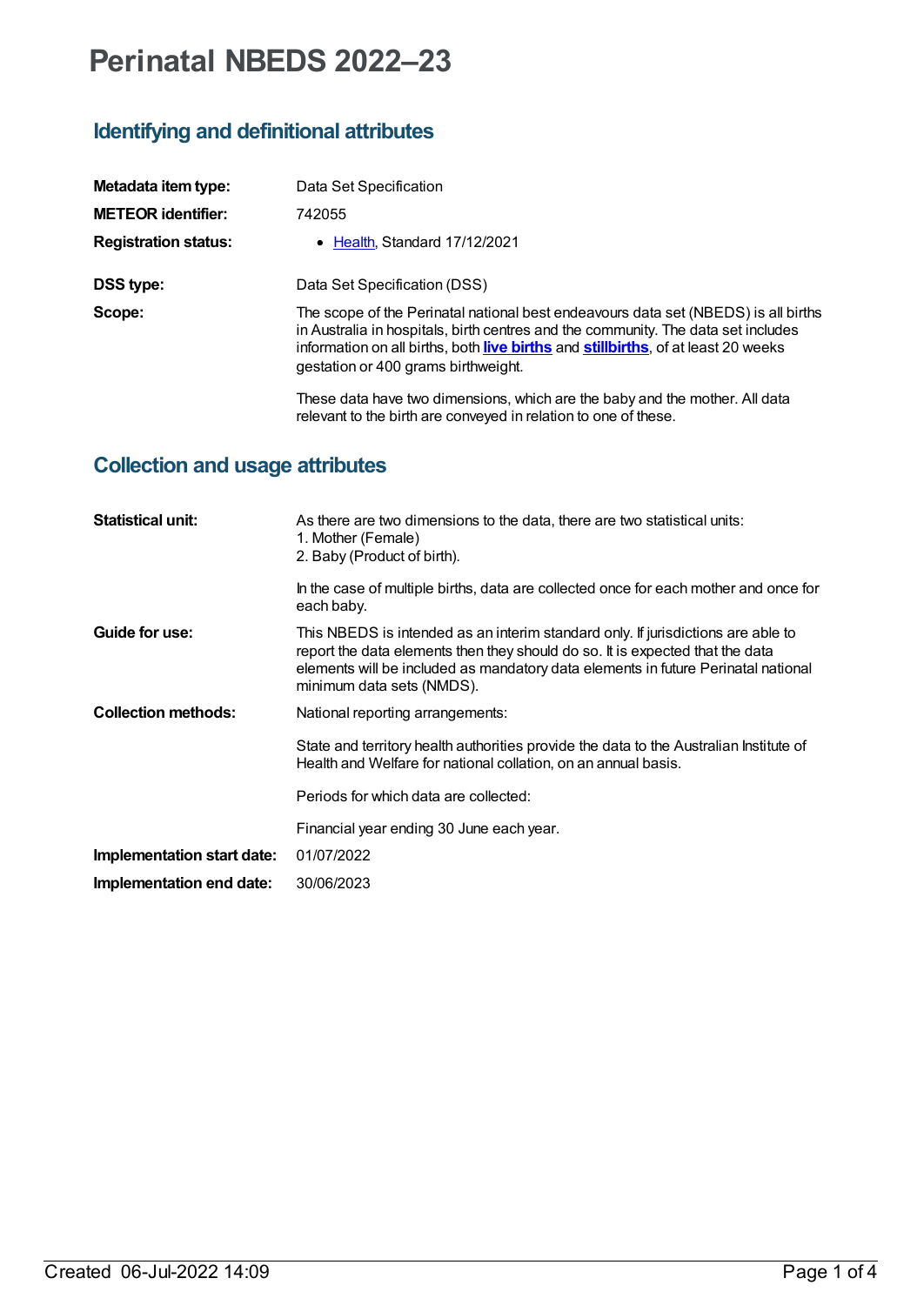| Comments:                              | The terms 'product of birth' and 'baby', and 'mother' and 'female' are used<br>interchangeably throughout the NBEDS. |
|----------------------------------------|----------------------------------------------------------------------------------------------------------------------|
|                                        | Glossary terms that are relevant to this NBEDS include:                                                              |
|                                        | <b>Anaesthesia during birth event</b>                                                                                |
|                                        | <b>Analgesia during birth event</b>                                                                                  |
|                                        | <b>Antenatal care visit</b>                                                                                          |
|                                        | <b>Birthweight</b>                                                                                                   |
|                                        | <b>Family violence</b>                                                                                               |
|                                        | <b>Gestational diabetes mellitus</b>                                                                                 |
|                                        | <b>Hospital-in-the-home care</b>                                                                                     |
|                                        | <b>Hypertensive disorder during pregnancy</b>                                                                        |
|                                        | <b>Live birth</b>                                                                                                    |
|                                        | <b>Primary postpartum haemorrhage</b>                                                                                |
|                                        | <b>Registered nurse</b>                                                                                              |
|                                        | <b>Screening</b>                                                                                                     |
|                                        | <b>Separation</b>                                                                                                    |
|                                        | <b>Stillbirth (fetal death)</b>                                                                                      |
| <b>Source and reference attributes</b> |                                                                                                                      |
|                                        |                                                                                                                      |
| <b>Submitting organisation:</b>        | National Perinatal Data Development Committee                                                                        |
|                                        | Australian Institute of Health and Welfare                                                                           |
| <b>Relational attributes</b>           |                                                                                                                      |
|                                        |                                                                                                                      |

| <b>Related metadata</b> | Supersedes Perinatal NBEDS 2021-22 |
|-------------------------|------------------------------------|
| references:             |                                    |
|                         | • Health, Superseded 17/12/2021    |

## **Metadata items in this Data Set Specification** Show more detail